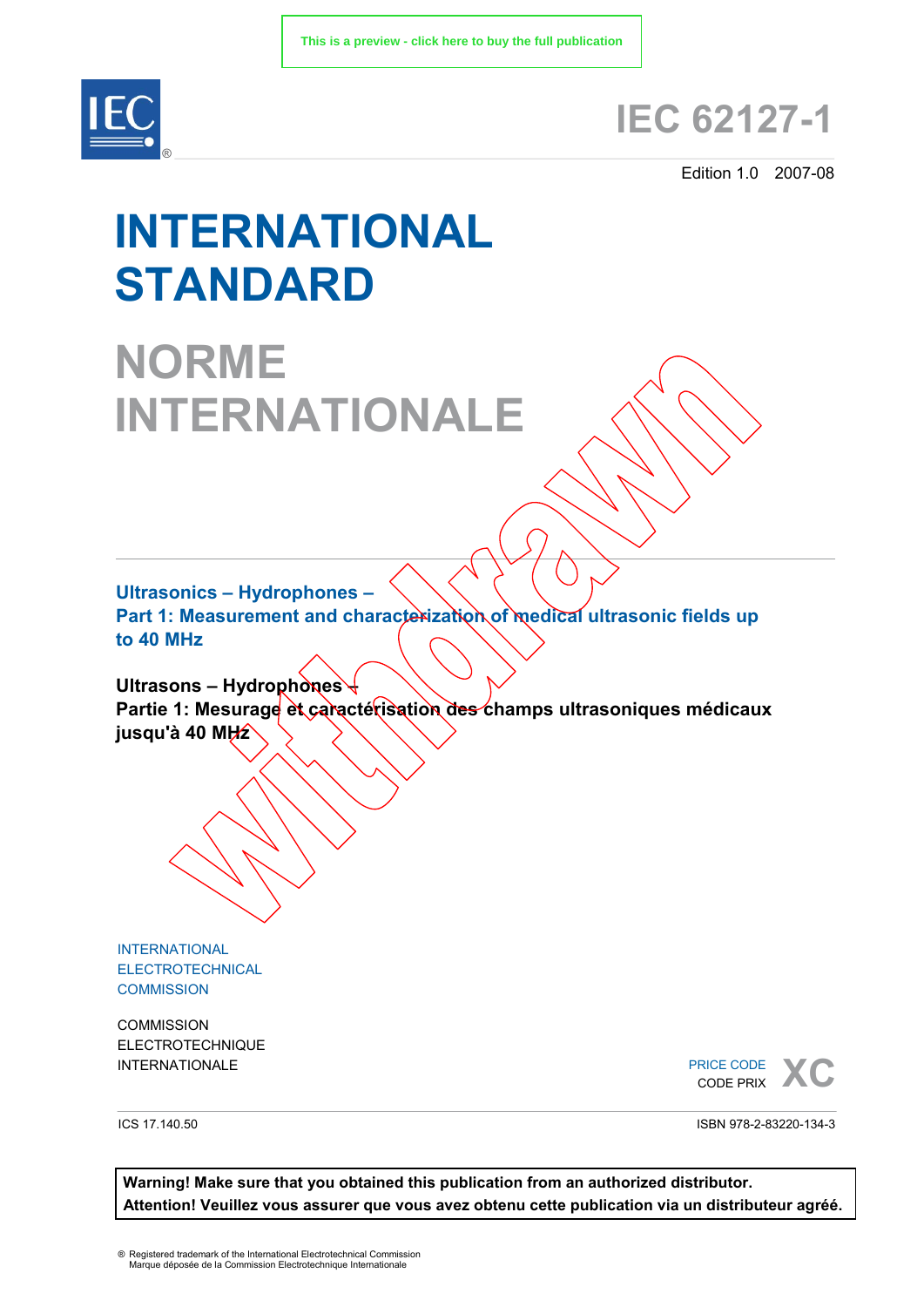62127-1 © IEC:2007

### **CONTENTS**

 $-2-$ 

| 1                                                                                                                                                                                                                                                                                                                                                                                                                                                                                                                                                          |            |                |                                                                                                                                                                                                                                                                                                                                                                                   |                    |
|------------------------------------------------------------------------------------------------------------------------------------------------------------------------------------------------------------------------------------------------------------------------------------------------------------------------------------------------------------------------------------------------------------------------------------------------------------------------------------------------------------------------------------------------------------|------------|----------------|-----------------------------------------------------------------------------------------------------------------------------------------------------------------------------------------------------------------------------------------------------------------------------------------------------------------------------------------------------------------------------------|--------------------|
| 2                                                                                                                                                                                                                                                                                                                                                                                                                                                                                                                                                          |            |                |                                                                                                                                                                                                                                                                                                                                                                                   |                    |
| 3                                                                                                                                                                                                                                                                                                                                                                                                                                                                                                                                                          |            |                |                                                                                                                                                                                                                                                                                                                                                                                   |                    |
| 4                                                                                                                                                                                                                                                                                                                                                                                                                                                                                                                                                          |            |                |                                                                                                                                                                                                                                                                                                                                                                                   |                    |
| 5                                                                                                                                                                                                                                                                                                                                                                                                                                                                                                                                                          |            |                |                                                                                                                                                                                                                                                                                                                                                                                   |                    |
|                                                                                                                                                                                                                                                                                                                                                                                                                                                                                                                                                            | 5.1        |                |                                                                                                                                                                                                                                                                                                                                                                                   |                    |
|                                                                                                                                                                                                                                                                                                                                                                                                                                                                                                                                                            |            | 5.1.1          |                                                                                                                                                                                                                                                                                                                                                                                   |                    |
|                                                                                                                                                                                                                                                                                                                                                                                                                                                                                                                                                            |            | 5.1.2          | $\ldots$ 26                                                                                                                                                                                                                                                                                                                                                                       |                    |
|                                                                                                                                                                                                                                                                                                                                                                                                                                                                                                                                                            |            | 5.1.3          |                                                                                                                                                                                                                                                                                                                                                                                   | $\ldots \ldots 26$ |
|                                                                                                                                                                                                                                                                                                                                                                                                                                                                                                                                                            |            | 5.1.4          |                                                                                                                                                                                                                                                                                                                                                                                   |                    |
|                                                                                                                                                                                                                                                                                                                                                                                                                                                                                                                                                            |            | 5.1.5          |                                                                                                                                                                                                                                                                                                                                                                                   |                    |
|                                                                                                                                                                                                                                                                                                                                                                                                                                                                                                                                                            |            | 5.1.6          | Choice of the size of a hydrophone active element                                                                                                                                                                                                                                                                                                                                 |                    |
|                                                                                                                                                                                                                                                                                                                                                                                                                                                                                                                                                            |            | 5.1.7          | Bandwidth $\ldots$ $\ldots$ $\ldots$ $\ldots$ $\ldots$ $\ldots$ $\ldots$ $\ldots$ $\ldots$ $\ldots$ $\ldots$ $\ldots$ $\ldots$ $\ldots$ $\ldots$ $\ldots$ $\ldots$ $\ldots$ $\ldots$ $\ldots$ $\ldots$ $\ldots$ $\ldots$ $\ldots$ $\ldots$ $\ldots$ $\ldots$ $\ldots$ $\ldots$ $\ldots$ $\ldots$ $\ldots$ $\ldots$ $\ldots$ $\ldots$<br>$\ldots$ 28                               |                    |
|                                                                                                                                                                                                                                                                                                                                                                                                                                                                                                                                                            |            | 5.1.8          |                                                                                                                                                                                                                                                                                                                                                                                   |                    |
|                                                                                                                                                                                                                                                                                                                                                                                                                                                                                                                                                            |            | 5.1.9          | $\bigcup$ $\bigcup$ $\bigcup$ $\bigcup$ $\bigcup$ $\bigcup$ $\bigcup$ $\bigcup$ $\bigcup$ $\bigcup$ $\bigcup$ $\bigcup$ $\bigcup$ $\bigcup$ $\bigcup$ $\bigcup$ $\bigcup$ $\bigcup$ $\bigcup$ $\bigcup$ $\bigcup$ $\bigcup$ $\bigcup$ $\bigcup$ $\bigcup$ $\bigcup$ $\bigcup$ $\bigcup$ $\bigcup$ $\bigcup$ $\bigcup$ $\bigcup$ $\bigcup$ $\bigcup$ $\bigcup$ $\bigcup$ $\bigcup$ |                    |
|                                                                                                                                                                                                                                                                                                                                                                                                                                                                                                                                                            |            |                |                                                                                                                                                                                                                                                                                                                                                                                   |                    |
|                                                                                                                                                                                                                                                                                                                                                                                                                                                                                                                                                            | 5.2        |                |                                                                                                                                                                                                                                                                                                                                                                                   |                    |
|                                                                                                                                                                                                                                                                                                                                                                                                                                                                                                                                                            |            | 5.2.1          | General                                                                                                                                                                                                                                                                                                                                                                           |                    |
|                                                                                                                                                                                                                                                                                                                                                                                                                                                                                                                                                            |            | 5.2.2          |                                                                                                                                                                                                                                                                                                                                                                                   |                    |
|                                                                                                                                                                                                                                                                                                                                                                                                                                                                                                                                                            |            |                |                                                                                                                                                                                                                                                                                                                                                                                   |                    |
|                                                                                                                                                                                                                                                                                                                                                                                                                                                                                                                                                            |            |                |                                                                                                                                                                                                                                                                                                                                                                                   |                    |
|                                                                                                                                                                                                                                                                                                                                                                                                                                                                                                                                                            |            |                |                                                                                                                                                                                                                                                                                                                                                                                   |                    |
| 6                                                                                                                                                                                                                                                                                                                                                                                                                                                                                                                                                          |            |                |                                                                                                                                                                                                                                                                                                                                                                                   |                    |
|                                                                                                                                                                                                                                                                                                                                                                                                                                                                                                                                                            |            |                |                                                                                                                                                                                                                                                                                                                                                                                   |                    |
| $\vee$ <sup>V</sup><br>Water bath $\mathcal{N}$<br>5.2.3<br>5.3<br>Recommendations for ultrasonic egaipment being characterized32<br>5.4<br>Measurement procedure<br>General $\wedge$ $\wedge$ $\wedge$ $\wedge$ $\wedge$ $\wedge$ $\wedge$ $\wedge$ $\wedge$ $\wedge$ $\wedge$ $\wedge$ $\wedge$ $\wedge$ $\wedge$ $\wedge$ $\wedge$ $\wedge$ $\wedge$ $\wedge$ $\wedge$ $\wedge$ $\wedge$ $\wedge$ $\wedge$ $\wedge$ $\wedge$ $\wedge$ $\wedge$ $\wedge$ $\wedge$ $\wedge$ $\wedge$ $\wedge$ $\wedge$ $\w$<br>6.1<br>6.2<br>$6.\overline{4}$ .1<br>6.2.X |            |                |                                                                                                                                                                                                                                                                                                                                                                                   |                    |
|                                                                                                                                                                                                                                                                                                                                                                                                                                                                                                                                                            |            |                |                                                                                                                                                                                                                                                                                                                                                                                   |                    |
|                                                                                                                                                                                                                                                                                                                                                                                                                                                                                                                                                            |            |                |                                                                                                                                                                                                                                                                                                                                                                                   |                    |
|                                                                                                                                                                                                                                                                                                                                                                                                                                                                                                                                                            | 6.3        |                |                                                                                                                                                                                                                                                                                                                                                                                   |                    |
|                                                                                                                                                                                                                                                                                                                                                                                                                                                                                                                                                            | 6.4        |                |                                                                                                                                                                                                                                                                                                                                                                                   |                    |
|                                                                                                                                                                                                                                                                                                                                                                                                                                                                                                                                                            |            | 6.4.1<br>6.4.2 | Corrections for restricted bandwidth and spatial resolution 33                                                                                                                                                                                                                                                                                                                    |                    |
| 7                                                                                                                                                                                                                                                                                                                                                                                                                                                                                                                                                          |            |                |                                                                                                                                                                                                                                                                                                                                                                                   |                    |
|                                                                                                                                                                                                                                                                                                                                                                                                                                                                                                                                                            |            |                |                                                                                                                                                                                                                                                                                                                                                                                   |                    |
|                                                                                                                                                                                                                                                                                                                                                                                                                                                                                                                                                            | 7.1<br>7.2 |                |                                                                                                                                                                                                                                                                                                                                                                                   |                    |
|                                                                                                                                                                                                                                                                                                                                                                                                                                                                                                                                                            |            | 7.2.1          |                                                                                                                                                                                                                                                                                                                                                                                   |                    |
|                                                                                                                                                                                                                                                                                                                                                                                                                                                                                                                                                            |            | 7.2.2          | Peak-compressional acoustic pressure and peak-rarefactional                                                                                                                                                                                                                                                                                                                       |                    |
|                                                                                                                                                                                                                                                                                                                                                                                                                                                                                                                                                            |            |                |                                                                                                                                                                                                                                                                                                                                                                                   |                    |
|                                                                                                                                                                                                                                                                                                                                                                                                                                                                                                                                                            |            | 7.2.3          |                                                                                                                                                                                                                                                                                                                                                                                   |                    |
|                                                                                                                                                                                                                                                                                                                                                                                                                                                                                                                                                            |            | 7.2.4          |                                                                                                                                                                                                                                                                                                                                                                                   |                    |
|                                                                                                                                                                                                                                                                                                                                                                                                                                                                                                                                                            |            | 7.2.5          | Intensity parameters using instantaneous acoustic pressure37                                                                                                                                                                                                                                                                                                                      |                    |
|                                                                                                                                                                                                                                                                                                                                                                                                                                                                                                                                                            |            | 7.2.6          | Intensity parameters using pulse-pressure-squared integral 37                                                                                                                                                                                                                                                                                                                     |                    |
|                                                                                                                                                                                                                                                                                                                                                                                                                                                                                                                                                            |            | 7.2.7          |                                                                                                                                                                                                                                                                                                                                                                                   |                    |
| 8                                                                                                                                                                                                                                                                                                                                                                                                                                                                                                                                                          |            |                |                                                                                                                                                                                                                                                                                                                                                                                   |                    |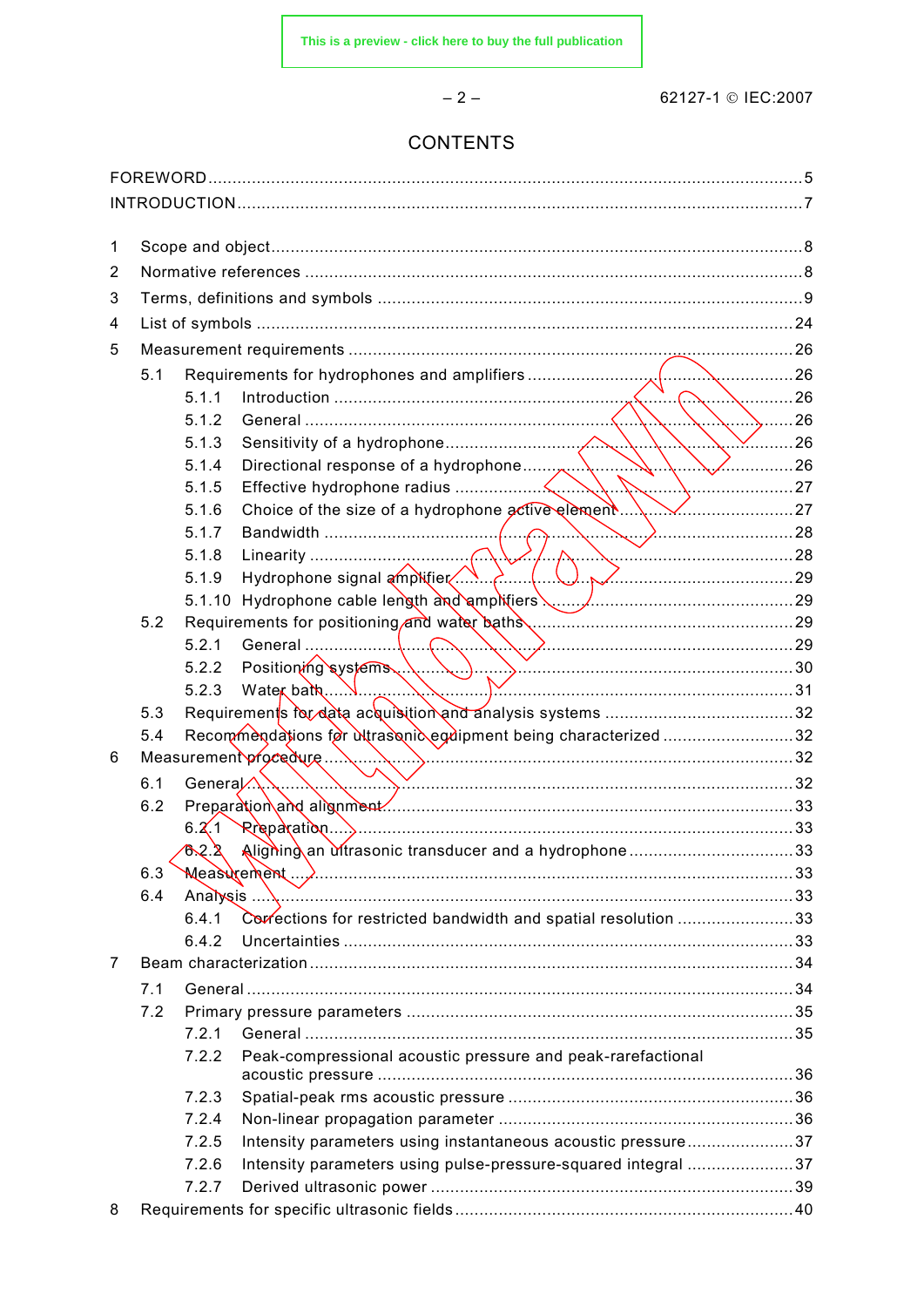**[This is a preview - click here to buy the full publication](https://webstore.iec.ch/publication/6486&preview)**

62127-1 © IEC:2007 – 3 –

|   | 8.1                                                                                |                                                                                        |  |  |
|---|------------------------------------------------------------------------------------|----------------------------------------------------------------------------------------|--|--|
|   | 8.2                                                                                |                                                                                        |  |  |
|   |                                                                                    | 8.2.1                                                                                  |  |  |
|   |                                                                                    | 8.2.2                                                                                  |  |  |
|   |                                                                                    | 8.2.3                                                                                  |  |  |
|   | 8.3                                                                                |                                                                                        |  |  |
|   |                                                                                    | 8.3.1                                                                                  |  |  |
|   |                                                                                    | 8.3.2                                                                                  |  |  |
|   | 8.4                                                                                |                                                                                        |  |  |
|   |                                                                                    | Lithotripters and pressure pulse sources for other therapeutic<br>8.4.1                |  |  |
|   |                                                                                    | 8.4.2                                                                                  |  |  |
|   | 8.5                                                                                |                                                                                        |  |  |
| 9 |                                                                                    | $\setminus$ $\setminus$ $\setminus$ $\setminus$ 43                                     |  |  |
|   | 9.1                                                                                | $\left\langle \ldots \left\langle \ldots \right\rangle \right\rangle$ 43               |  |  |
|   | 9.2                                                                                |                                                                                        |  |  |
|   | 9.3                                                                                |                                                                                        |  |  |
|   |                                                                                    |                                                                                        |  |  |
|   |                                                                                    |                                                                                        |  |  |
|   |                                                                                    | Annex B (informative) Hydrophones and positioning                                      |  |  |
|   |                                                                                    |                                                                                        |  |  |
|   |                                                                                    |                                                                                        |  |  |
|   |                                                                                    |                                                                                        |  |  |
|   |                                                                                    | Annex F (informative) Acoustic output parameters for multi-mode medical ultrasonic     |  |  |
|   |                                                                                    |                                                                                        |  |  |
|   |                                                                                    |                                                                                        |  |  |
|   |                                                                                    |                                                                                        |  |  |
|   |                                                                                    | Annex I (informative) Assessment of uncertainty in the acoustic quantities obtained by |  |  |
|   |                                                                                    | hydrophone measurements                                                                |  |  |
|   |                                                                                    | Annex J (informative) Transducer and hydrophone positioning systems74                  |  |  |
|   |                                                                                    |                                                                                        |  |  |
|   |                                                                                    |                                                                                        |  |  |
|   |                                                                                    |                                                                                        |  |  |
|   |                                                                                    |                                                                                        |  |  |
|   |                                                                                    | Figure 1 - Schematic diagram of the different planes and lines in an ultrasonic field  |  |  |
|   |                                                                                    |                                                                                        |  |  |
|   |                                                                                    | Figure 2 - Schematic diagram of the method of determining pulse duration 35            |  |  |
|   |                                                                                    |                                                                                        |  |  |
|   |                                                                                    |                                                                                        |  |  |
|   | Figure J.1 - Schematic diagram of the ultrasonic transducer and hydrophone degrees |                                                                                        |  |  |
|   |                                                                                    |                                                                                        |  |  |
|   |                                                                                    |                                                                                        |  |  |
|   |                                                                                    | Table 1 – Acoustic parameters appropriate to various types of medical ultrasonic       |  |  |
|   |                                                                                    |                                                                                        |  |  |
|   |                                                                                    | Table B.1 - Typical specification data for hydrophones, in this case given at 1 MHz52  |  |  |
|   |                                                                                    | Table C.1 - Properties of distilled or de-ionized water as a function of temperature54 |  |  |
|   | Table D.1 - Method of conversion from a double- to a single-sided spectrum 57      |                                                                                        |  |  |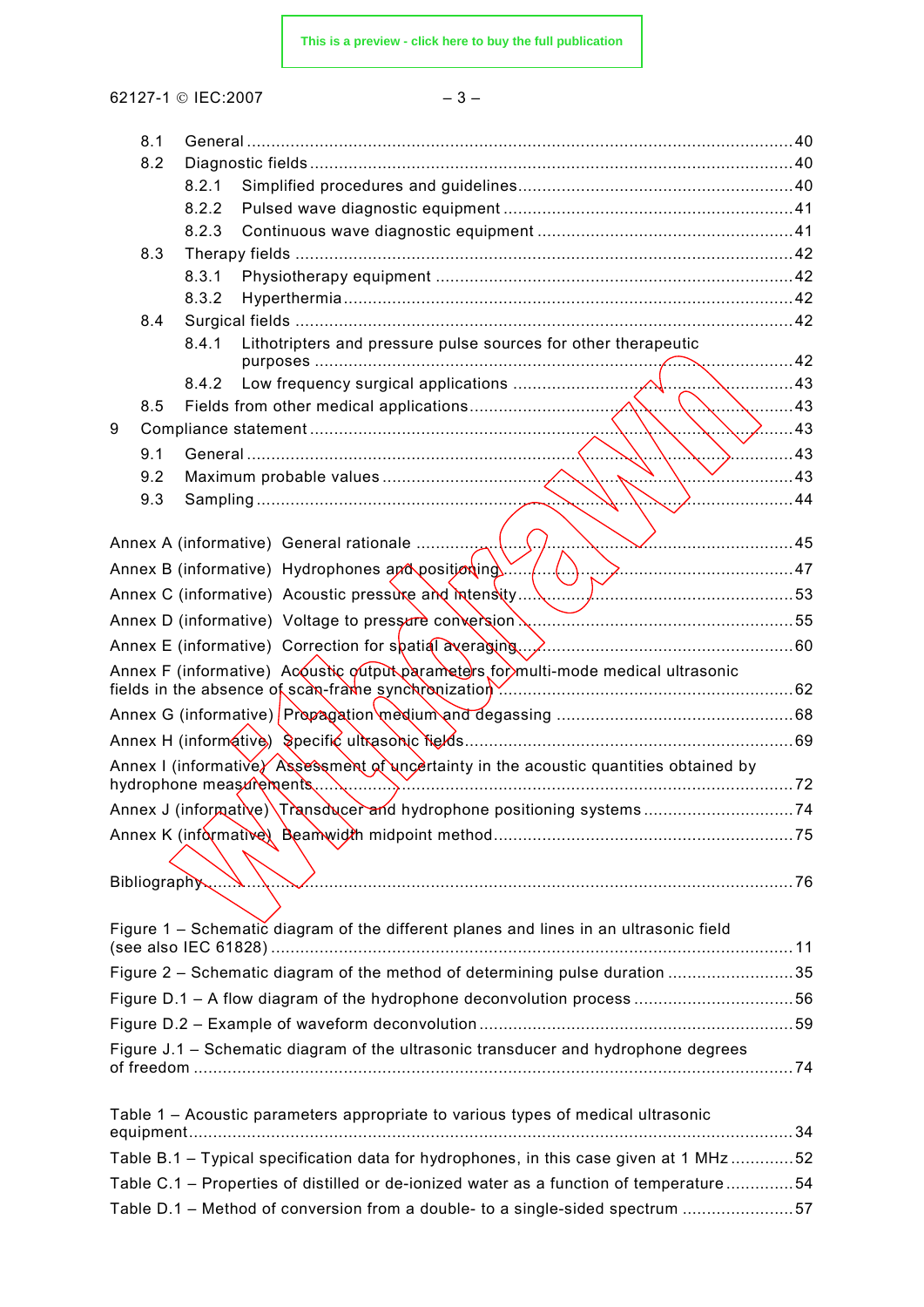$-4 -$  62127-1 © IEC:2007

| Table D.2 – Method of conversion from a single- to a double-sided spectrum 58 |  |
|-------------------------------------------------------------------------------|--|
|                                                                               |  |
|                                                                               |  |
|                                                                               |  |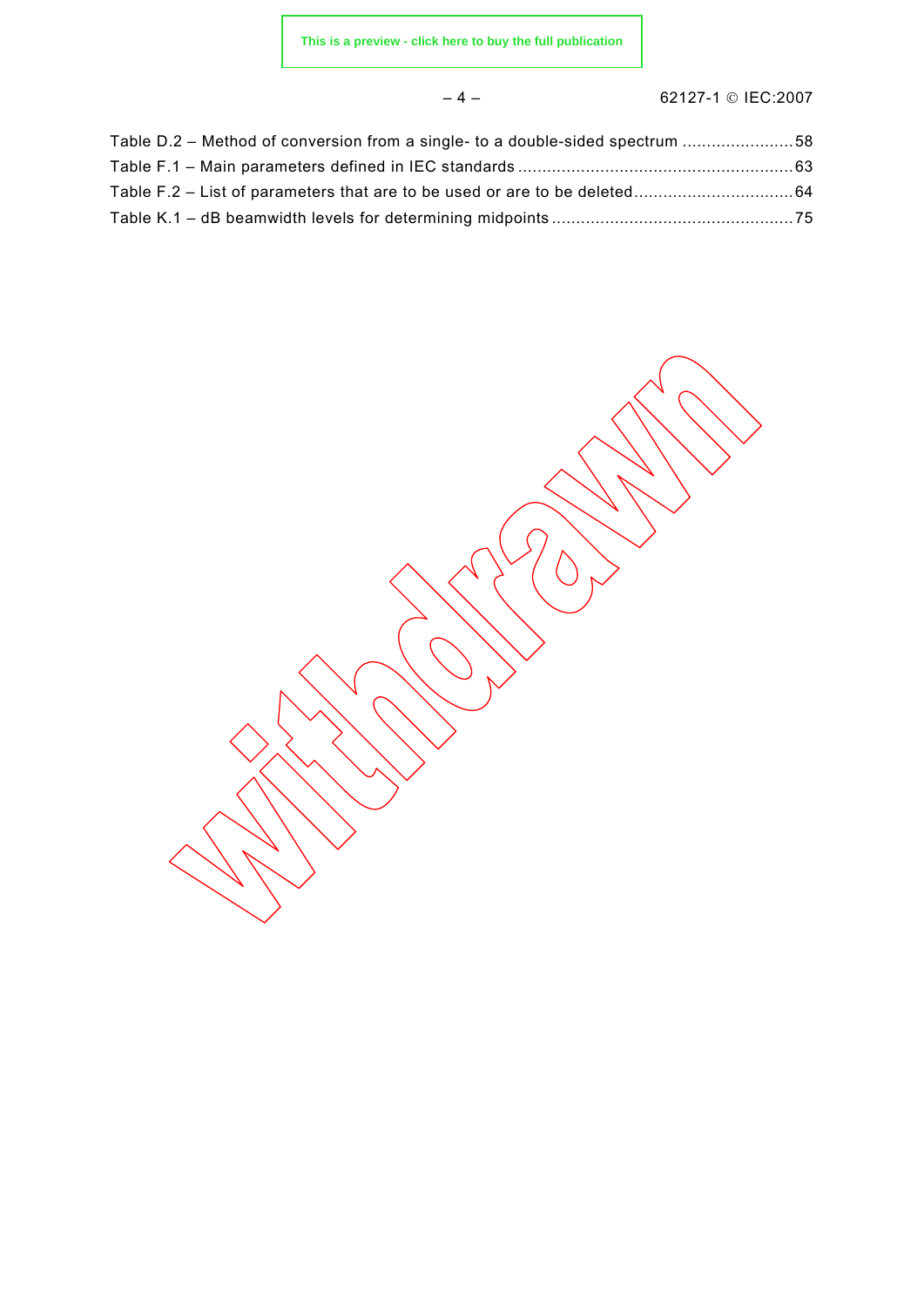62127-1 © IEC:2007 – 5 –

#### INTERNATIONAL ELECTROTECHNICAL COMMISSION \_\_\_\_\_\_\_\_\_\_\_\_

#### **ULTRASONICS – HYDROPHONES –**

### **Part 1: Measurement and characterization of medical ultrasonic fields up to 40 MHz**

#### FOREWORD

- <span id="page-4-0"></span>1) The International Electrotechnical Commission (IEC) is a worldwide organization for Standardization comprising all national electrotechnical committees (IEC National Committees). The object of IEC is to promote international co-operation on all questions concerning standardization in the electrical and electronic fields. To this end and in addition to other activities, IEC publishes International Standards, Technical Specifications, Technical Reports, Publicly Available Specifications (PAS) and Guides (hereafter \referred to as "IEC Publication(s)"). Their preparation is entrusted to technical committees; any IEC National Committee interested in the subject dealt with may participate in this preparatory work. International governmental and nongovernmental organizations liaising with the IEC also participate in this preparation. IEC collaborates closely with the International Organization for Standardization (ISO) in accordance with conditions determined by agreement between the two organizations.
- 2) The formal decisions or agreements of IEC on technical matters express, as nearly as possible, an international consensus of opinion on the relevant subjects since each technical committee has representation from all interested IEC National Committees.
- 3) IEC Publications have the form of recommendations for international use and are accepted by IEC National Committees in that sense. While all reasonable efforts are made to ensure that the technical content of IEC Publications is accurate, IEC cannot be held responsible for the way in which they are used or for any misinterpretation by any end user.
- 4) In order to promote international uniformity, IEC National Committees undertake to apply IEC Publications transparently to the maximum extent possible in their national and regional publications. Any divergence between any IEC Publication and the corresponding national or regional publication shall be clearly indicated in the latter.
- 5) IEC provides no marking procedure to indicate its approval and cannot be rendered responsible for any equipment declared to be in conformity with an IEC Bublication.
- 6) All users should ensure that they have the latest edition of this publication.
- 7) No liability shall attach to IEC or its directors, employees, servants or agents including individual experts and members of its technical committees and IEC National Committees for any personal injury, property damage or other damage of any nature whatsoever, whether direct or indirect, or for costs (including legal fees) and expenses arising out of the publication, use of, or reliance upon, this IEC Publication or any other IEC **Publications**
- 8) Attention is drawn to the Normative references cited in this publication. Use of the referenced publications is indispensable for the correct application of this publication.
- 9) Attention is drawn to the possibility that some of the elements of this IEC Publication may be the subject of patent rights. IEC shall not be held responsible for identifying any or all such patent rights.

International Standard IEC 62127-1 has been prepared by IEC technical committee 87: Ultrasonics.

IEC 62127-1, IEC 62127-2 and IEC 62127-3 are being published simultaneously. Together these cancel and replace IEC 60866:1987, IEC 61101:1991, IEC 60866:1987, IEC 61101:1991, IEC 61102:1991, IEC 61220:1993 and IEC 62092:2001.

This bilingual version (2012-06) corresponds to the monolingual English version, published in 2007-08.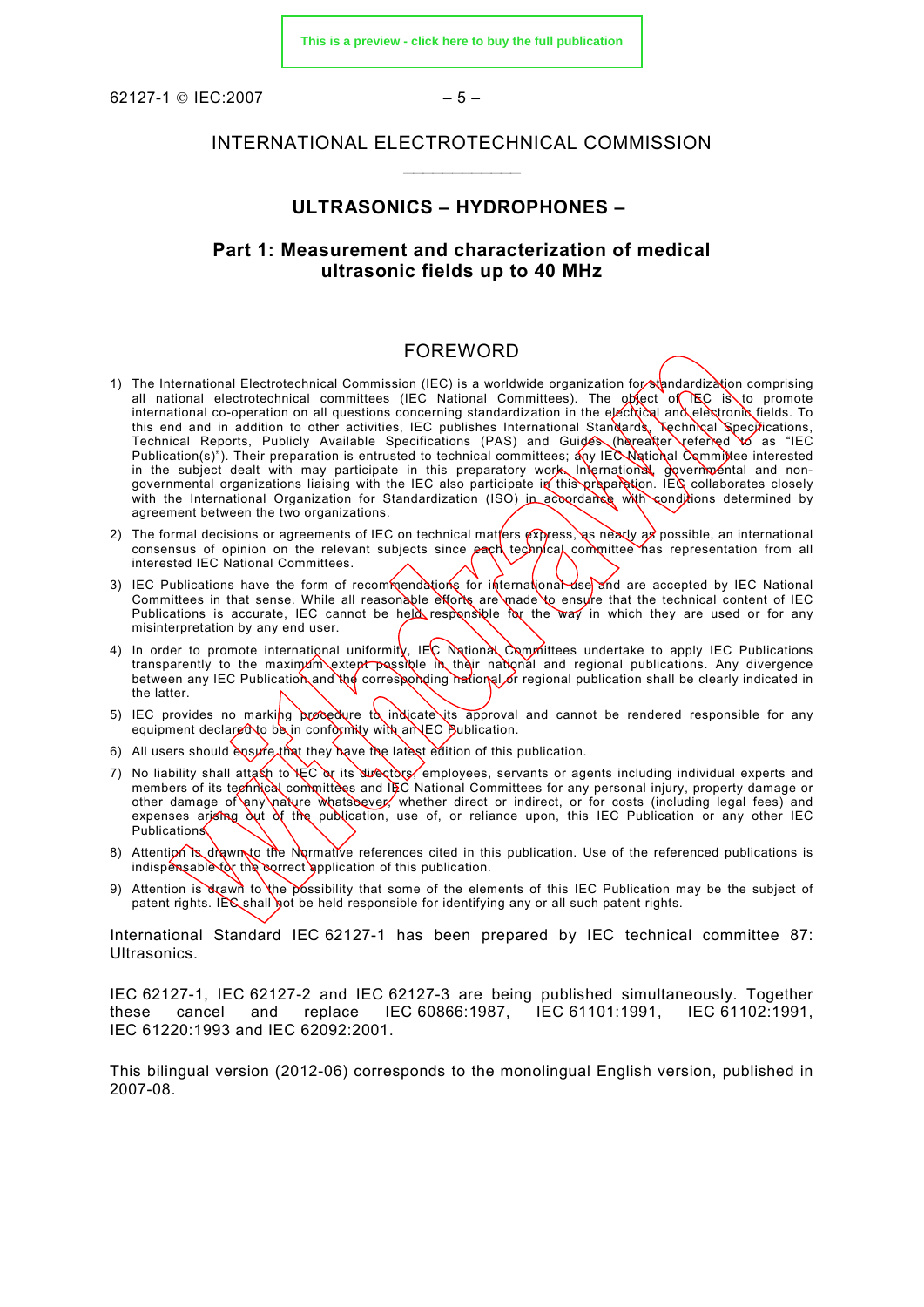$-6 - 6$  – 62127-1 © IEC:2007

The text of this standard is based on the following documents:

| Enguiry draft | Report on voting |
|---------------|------------------|
| 87/352/CDV    | 87/371/RVC       |

Full information on the voting for the approval of this standard can be found in the report on voting indicated in the above table.

The French version of this standard has not been voted upon.

This publication has been drafted in accordance with the ISO/IEC Directives, Part 2.

A list of all parts of IEC 62127 series, published under the general hitle *Ultrasonics* – *Hydrophones,* can be found on the IEC website**.** 

NOTE Words in **bold** in the text are defined in Clause 3.

The committee has decided that the contents of this publication will remain unchanged until the maintenance result date indicated on the IEC website under "http://webstore.iec.ch" in the data related to the specific publication. At this date, the publication will be

- reconfirmed;
- withdrawn;
- replaced by a revised edition; or
- amended.

The contents of the corrigendum of August 2008 have been included in this copy.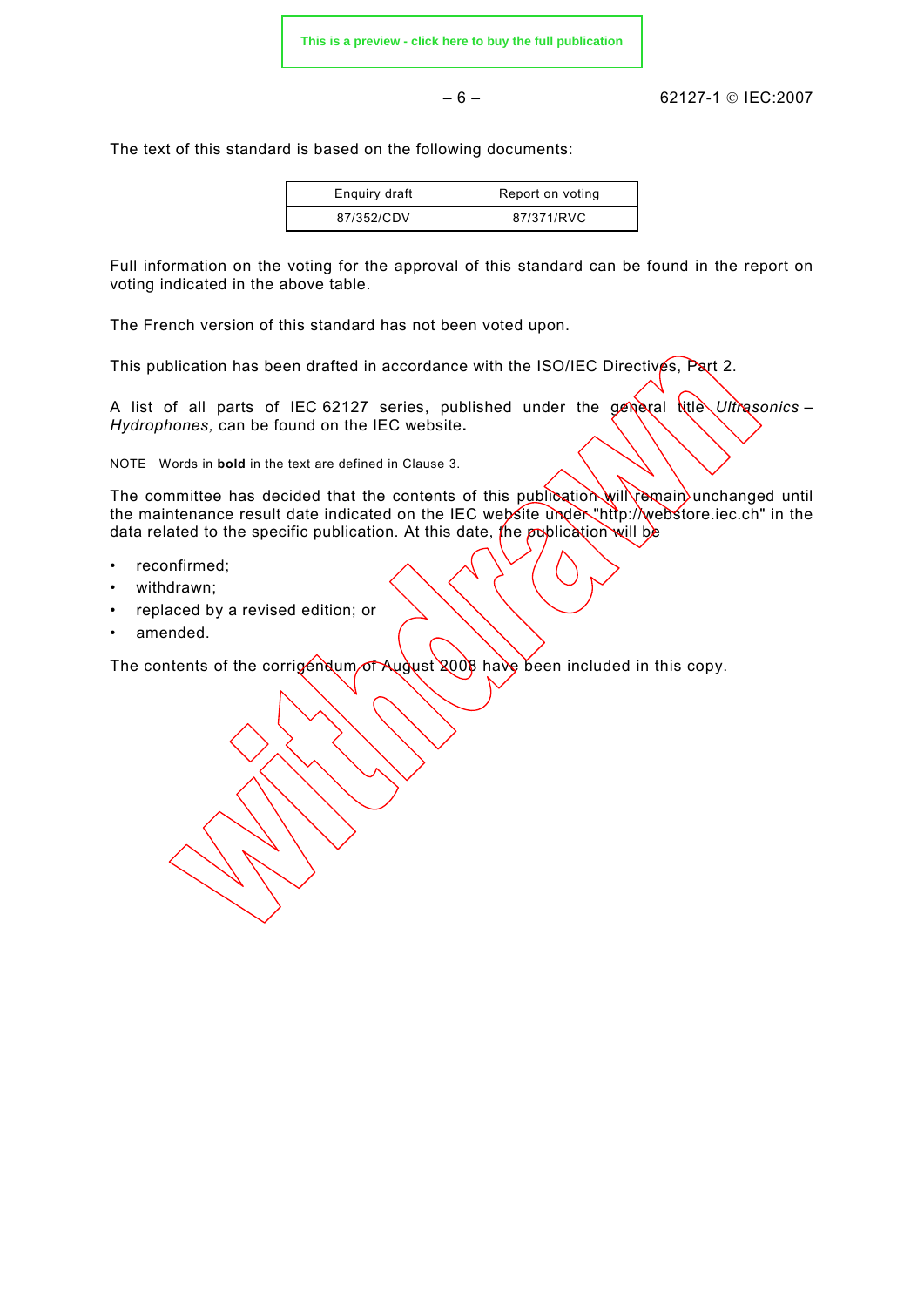<span id="page-6-0"></span>62127-1 © IEC:2007 – 7 –

#### INTRODUCTION

The main purpose of this part of IEC 62127 is to define various acoustic parameters that can be used to specify and characterize ultrasonic fields propagating in liquids, and, in particular, water, using hydrophones. Measurement procedures are outlined that may be used to determine these parameters. Specific device related measurement standards, for example IEC 61689, IEC 61157, IEC 61847 or IEC 62359, can refer to this standard for appropriate acoustic parameters.

The philosophy behind this standard is the specification of the acoustic field in terms of acoustic pressure parameters, acoustic pressure being the primary measurement quantity when piezoelectric hydrophones are used to characterize the field. Of course, if other measurement devices come into use in the future, a new standard with additional definitions and procedures will be necessary. Examples of such devices  $\mathbf{w}\hat{\mathbf{v}}$ uld be thermistors, thermocouples or optical hydrophones.

Intensity parameters are specified in this standard, but these are regarded as derived quantities that are meaningful only under certain assumptions related to the ultrasonic field being measured.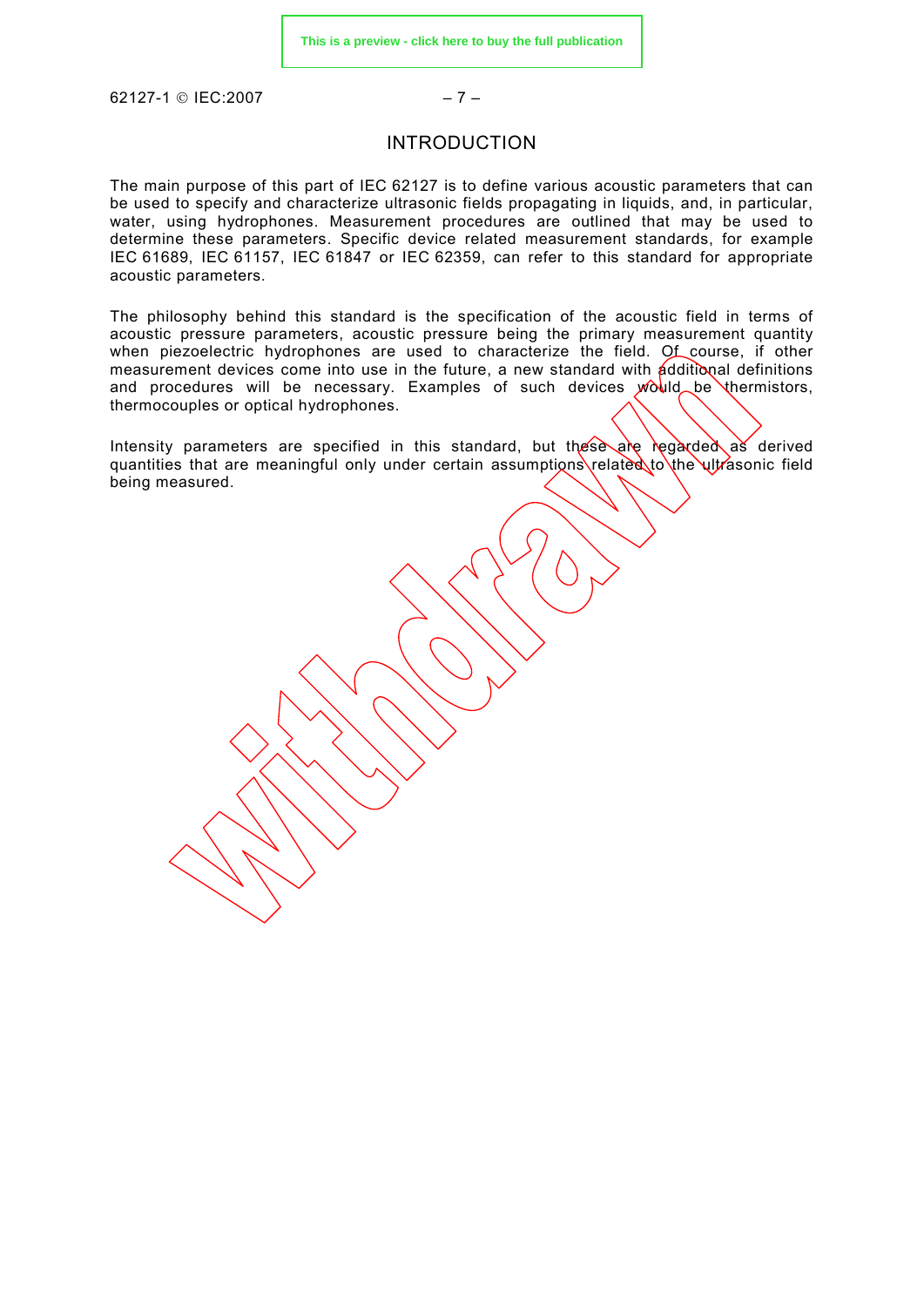$-8 - 8$  – 62127-1 © IFC:2007

#### **ULTRASONICS – HYDROPHONES –**

#### **Part 1: Measurement and characterization of medical ultrasonic fields up to 40 MHz**

#### <span id="page-7-0"></span>**1 Scope and object**

This part of IEC 62127 specifies methods of use of calibrated hydrophones for the measurement in liquids of acoustic fields generated by ultrasonic medical equipment operating in the frequency range up to 40 MHz.

The objectives of this standard are:

- to define a group of acoustic parameters that can be measured on a physically sound basis;
- to define a second group of parameters that can be derived under certain assumptions from these measurements, and called derived intensity parameters
- $-$  to define a measurement procedure that may be used for the deteymination of acoustic pressure parameters;
- to define the conditions under which the measurements of acoustic parameters can be made in the frequency range up to 40 MH $\frac{1}{2}$ using calibrated hydrophones;
- to define procedures for correcting,  $\hat{p}$  limitations caused by the use of hydrophones with finite bandwidth and finite active element size.

NOTE 1 Throughout this standard, SI units are used. In the specification of certain parameters, such as beam areas and intensities, it may be convenient to use decimal multiples or submultiples. For example beam area may be specified in cm<sup>2</sup> and intensities in Wom<sup>2</sup> or mW/cm<sup>2</sup>.

NOTE 2 The hydrophone as defined may be one piezoelectric or an optic type. The introduction however implies that optical hydrophones are not covered.

#### <span id="page-7-1"></span>**2 Normative references**

The following referenced documents are indispensable for the application of this document. For dated references, only the edition cited applies. For undated references, the latest edition of the referenced document (including any amendments) applies.

IEC 60050-801:1994, *International Electrotechnical Vocabulary – Chapter 801: Acoustics and electroacoustics*

IEC 60565, *Underwater acoustics – Hydrophones – Calibration in the frequency range 0,01 Hz to 1 MHz*

IEC/TR 60854:1986, *Methods of measuring the performance of ultrasonic pulse-echo diagnostic equipment*

IEC 61689, *Ultrasonics – Physiotherapy systems – Performance requirements and methods of measurement in the frequency range 0,5 MHz to 5 MHz*

IEC 61828, *Ultrasonics – Focusing transducers – Definitions and measurement methods for the transmitted fields*

IEC 61846, *Ultrasonics – Pressure pulse lithotripters – Characteristics of fields*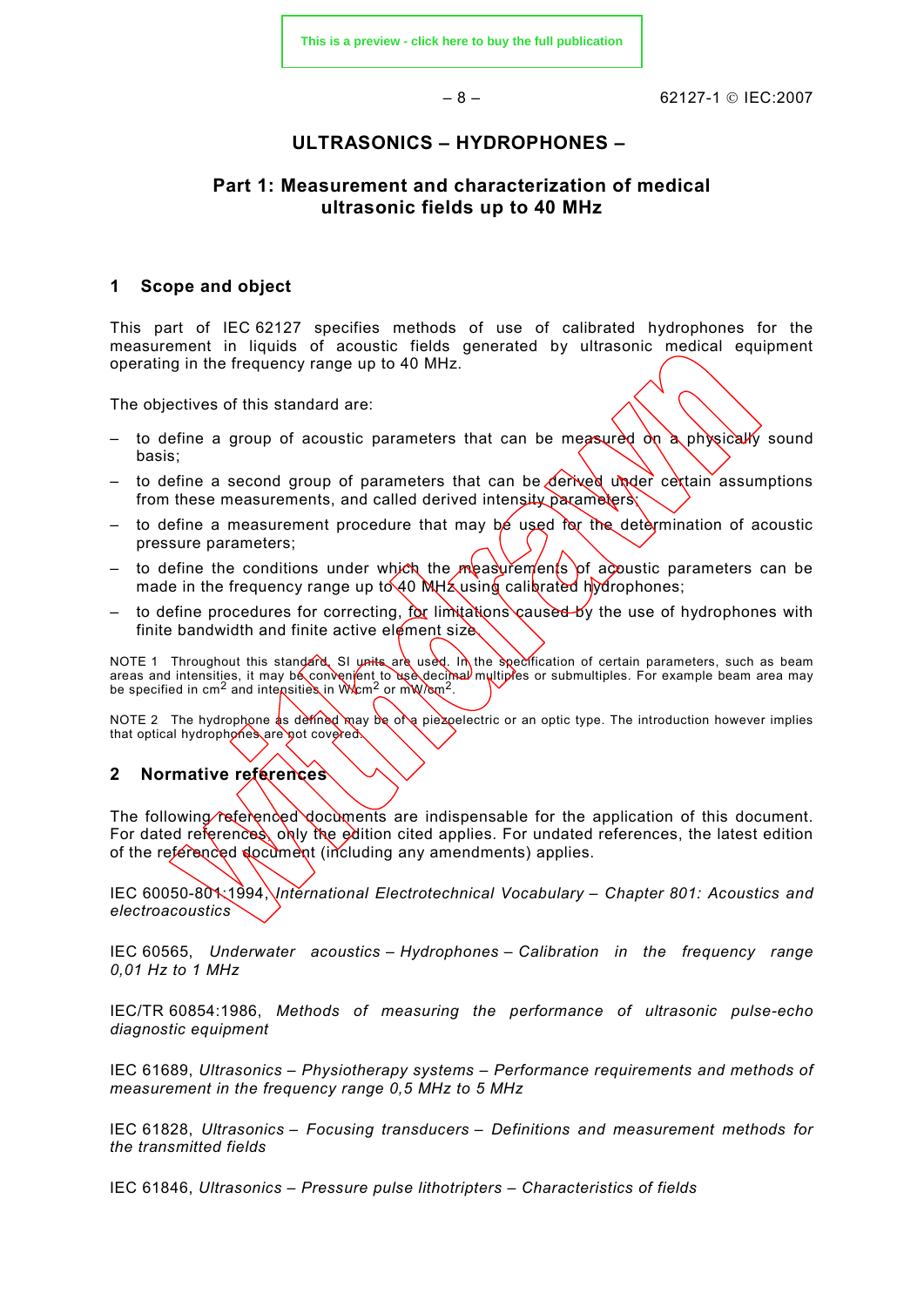$62127-1$  © IEC:2007 – 9 –

IEC 61847, *Ultrasonics – Surgical systems – Measurement and declaration of the basic output characteristics*

IEC 62127-2, *Ultrasonics – Hydrophones – Part 2: Calibration for ultrasonic fields up to 40 MHz*

IEC 62127-3, *Ultrasonics – Hydrophones – Part 3: Properties of hydrophones for ultrasonic fields up to 40 MHz*

ISO 16269-6:2005, *Statistical interpretation of data – Part 6: Determination of statistical tolerance intervals*

ISO, *Guide to the expression of uncertainty in measurement*. Geneva, Switzerland: International Organization for Standardization (ISO), 1995

NOTE The following standards rely on the proper use of this document.

 $\Delta$  document to be used in particular medical ultrasound device standards.

<span id="page-8-0"></span>**3 Terms, definitions and symbols**

NOTE 2 Definition adopted from IEC 60469-1.

**acoustic pulse waveform**

**acoustic repetition period**

**acoustic pressure**.

IEC 61157, *Standard means for the reporting of the acoustic output of medical diagnostic ultrasonic equipment*

IEC 62359, *Ultrasonics – Field characterization – Test methods for the determination of thermal and mechanical indices related to medical diagnostic ultrasonic fields*

 $\sigma$  the terms and definitions and definitions given in IEC 62127-2,  $\sigma$ IEC 62127-3 and the following apply. It also includes definitions related to subject subjects in this relation

temporal waveform of the instantaneous acoustic pressure at a specified position in an analysis of the interval acoustic field and displayed over a period sufficiently long to include all significant acoustic acoustic sufficient acoustic sufficient and  $\mathcal{A}$ 

 $\lambda$  is a representation (e.g oscilloscope presentation) of the  $\lambda$ 

information in a single pulse or tone-burst, or one or more cycles in a continuous wave

IEC 61847, *Ultrasonics – Surgical systems – Measurement and declaration of the basic output characteristics*.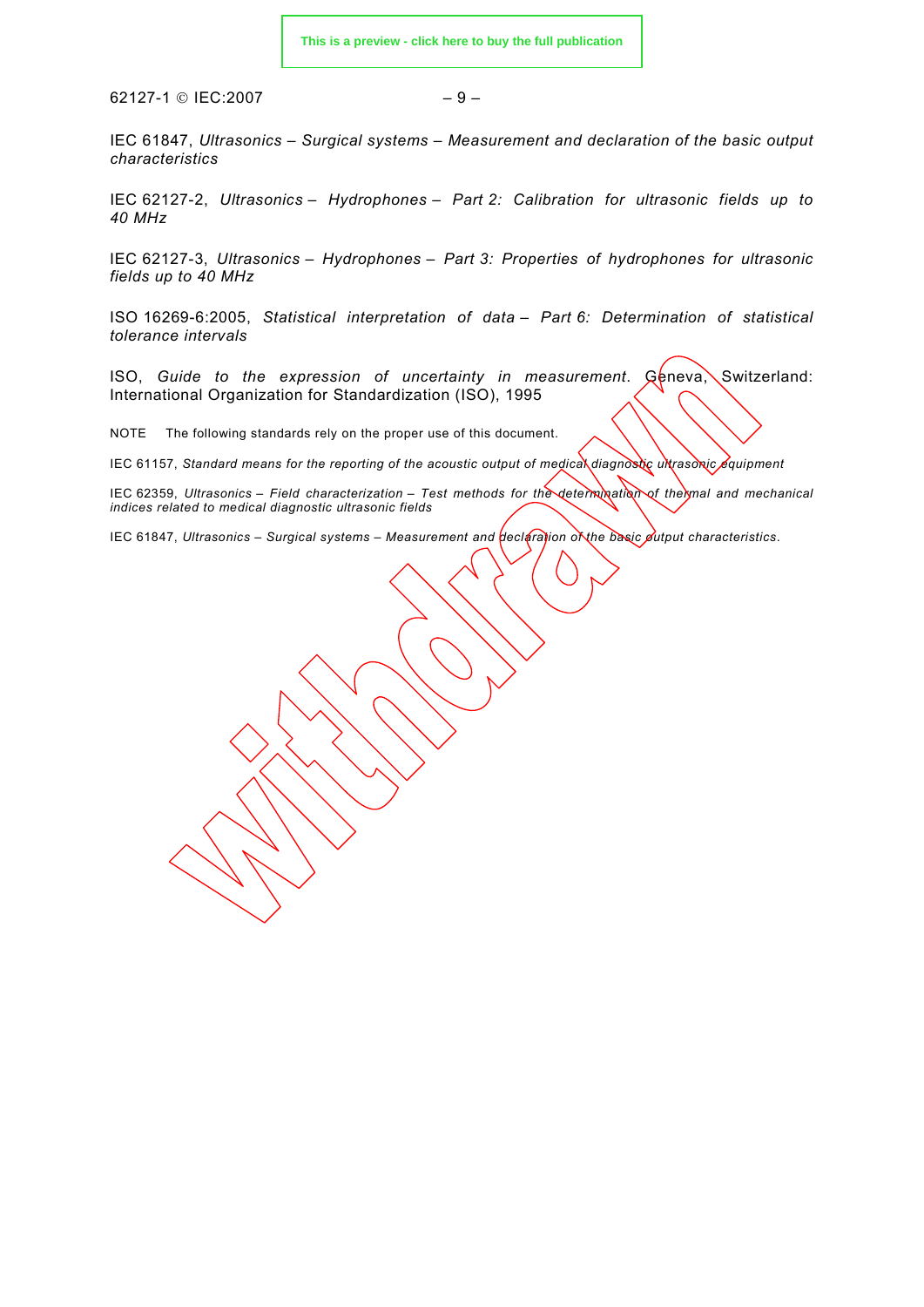– 82 – 62127-1 CEI:2007

### SOMMAIRE

| $\mathbf 1$    |                                                                                |       |                                                                                                                                                                                                                                                                                                                                                                                                                                                                                                                                                                                                                                                                                                                                                    |  |  |
|----------------|--------------------------------------------------------------------------------|-------|----------------------------------------------------------------------------------------------------------------------------------------------------------------------------------------------------------------------------------------------------------------------------------------------------------------------------------------------------------------------------------------------------------------------------------------------------------------------------------------------------------------------------------------------------------------------------------------------------------------------------------------------------------------------------------------------------------------------------------------------------|--|--|
| 2              |                                                                                |       |                                                                                                                                                                                                                                                                                                                                                                                                                                                                                                                                                                                                                                                                                                                                                    |  |  |
| 3              |                                                                                |       |                                                                                                                                                                                                                                                                                                                                                                                                                                                                                                                                                                                                                                                                                                                                                    |  |  |
| 4              |                                                                                |       |                                                                                                                                                                                                                                                                                                                                                                                                                                                                                                                                                                                                                                                                                                                                                    |  |  |
| 5              |                                                                                |       |                                                                                                                                                                                                                                                                                                                                                                                                                                                                                                                                                                                                                                                                                                                                                    |  |  |
|                | 5.1                                                                            |       |                                                                                                                                                                                                                                                                                                                                                                                                                                                                                                                                                                                                                                                                                                                                                    |  |  |
|                |                                                                                | 5.1.1 | $\lambda$ $\lambda$ 106                                                                                                                                                                                                                                                                                                                                                                                                                                                                                                                                                                                                                                                                                                                            |  |  |
|                |                                                                                | 5.1.2 |                                                                                                                                                                                                                                                                                                                                                                                                                                                                                                                                                                                                                                                                                                                                                    |  |  |
|                |                                                                                | 5.1.3 |                                                                                                                                                                                                                                                                                                                                                                                                                                                                                                                                                                                                                                                                                                                                                    |  |  |
|                |                                                                                | 5.1.4 | Réponse directionnelle d'un hydrophone (Alexandre March 107                                                                                                                                                                                                                                                                                                                                                                                                                                                                                                                                                                                                                                                                                        |  |  |
|                |                                                                                | 5.1.5 |                                                                                                                                                                                                                                                                                                                                                                                                                                                                                                                                                                                                                                                                                                                                                    |  |  |
|                |                                                                                | 5.1.6 |                                                                                                                                                                                                                                                                                                                                                                                                                                                                                                                                                                                                                                                                                                                                                    |  |  |
|                |                                                                                | 5.1.7 |                                                                                                                                                                                                                                                                                                                                                                                                                                                                                                                                                                                                                                                                                                                                                    |  |  |
|                |                                                                                | 5.1.8 | $\left\langle \left\langle \left\langle \cdot \right\rangle \right\rangle _{\cdot \cdot \left\langle \cdot \right\rangle }\right\rangle _{\cdot \cdot \left\langle \cdot \right\rangle }\right\rangle _{\cdot \left\langle \cdot \right\rangle }\right\rangle _{\cdot \left\langle \cdot \right\rangle }\right\rangle _{\cdot \left\langle \cdot \right\rangle }\right\rangle _{\cdot \left\langle \cdot \right\rangle }\left\langle \left\langle \left\langle \cdot \right\rangle \right\rangle _{\cdot \left\langle \cdot \right\rangle }\right\rangle _{\cdot \left\langle \cdot \right\rangle }\right\rangle _{\cdot \left\langle \cdot \right\rangle }\left\langle \left\langle \cdot \right\rangle \right\rangle _{\cdot \left\langle \cdot$ |  |  |
|                |                                                                                | 5.1.9 |                                                                                                                                                                                                                                                                                                                                                                                                                                                                                                                                                                                                                                                                                                                                                    |  |  |
|                |                                                                                |       | 5.1.10 Longueur du câble de l'Aydrophone et amplificateurs 110                                                                                                                                                                                                                                                                                                                                                                                                                                                                                                                                                                                                                                                                                     |  |  |
|                | 5.2                                                                            |       |                                                                                                                                                                                                                                                                                                                                                                                                                                                                                                                                                                                                                                                                                                                                                    |  |  |
|                |                                                                                | 5.2.1 |                                                                                                                                                                                                                                                                                                                                                                                                                                                                                                                                                                                                                                                                                                                                                    |  |  |
|                |                                                                                | 5.2.2 |                                                                                                                                                                                                                                                                                                                                                                                                                                                                                                                                                                                                                                                                                                                                                    |  |  |
|                |                                                                                | 5.2.3 |                                                                                                                                                                                                                                                                                                                                                                                                                                                                                                                                                                                                                                                                                                                                                    |  |  |
|                | 5.3<br>Exigences liées aux systèmes d'acquisition et d'analyse des données 112 |       |                                                                                                                                                                                                                                                                                                                                                                                                                                                                                                                                                                                                                                                                                                                                                    |  |  |
|                | 5.4                                                                            |       | Recommandations concemant les appareils à ultrasons en cours de<br>caractérisation 113                                                                                                                                                                                                                                                                                                                                                                                                                                                                                                                                                                                                                                                             |  |  |
| 6              |                                                                                |       |                                                                                                                                                                                                                                                                                                                                                                                                                                                                                                                                                                                                                                                                                                                                                    |  |  |
|                | 6.1                                                                            |       |                                                                                                                                                                                                                                                                                                                                                                                                                                                                                                                                                                                                                                                                                                                                                    |  |  |
|                | 6.2                                                                            |       |                                                                                                                                                                                                                                                                                                                                                                                                                                                                                                                                                                                                                                                                                                                                                    |  |  |
|                |                                                                                |       |                                                                                                                                                                                                                                                                                                                                                                                                                                                                                                                                                                                                                                                                                                                                                    |  |  |
|                |                                                                                | 6.82  | Alignement d'un transducteur ultrasonique et d'un hydrophone 114                                                                                                                                                                                                                                                                                                                                                                                                                                                                                                                                                                                                                                                                                   |  |  |
|                | 6.3                                                                            |       |                                                                                                                                                                                                                                                                                                                                                                                                                                                                                                                                                                                                                                                                                                                                                    |  |  |
|                | 6.4                                                                            |       |                                                                                                                                                                                                                                                                                                                                                                                                                                                                                                                                                                                                                                                                                                                                                    |  |  |
|                |                                                                                | 6.4.1 | Corrections de la largeur de bande limitée et de la résolution spatiale114                                                                                                                                                                                                                                                                                                                                                                                                                                                                                                                                                                                                                                                                         |  |  |
|                |                                                                                | 6.4.2 |                                                                                                                                                                                                                                                                                                                                                                                                                                                                                                                                                                                                                                                                                                                                                    |  |  |
| $\overline{7}$ |                                                                                |       |                                                                                                                                                                                                                                                                                                                                                                                                                                                                                                                                                                                                                                                                                                                                                    |  |  |
|                | 7.1                                                                            |       |                                                                                                                                                                                                                                                                                                                                                                                                                                                                                                                                                                                                                                                                                                                                                    |  |  |
|                | 7.2                                                                            |       |                                                                                                                                                                                                                                                                                                                                                                                                                                                                                                                                                                                                                                                                                                                                                    |  |  |
|                |                                                                                | 7.2.1 |                                                                                                                                                                                                                                                                                                                                                                                                                                                                                                                                                                                                                                                                                                                                                    |  |  |
|                |                                                                                | 7.2.2 | Pression acoustique de compression de crête et pression acoustique                                                                                                                                                                                                                                                                                                                                                                                                                                                                                                                                                                                                                                                                                 |  |  |
|                |                                                                                | 7.2.3 |                                                                                                                                                                                                                                                                                                                                                                                                                                                                                                                                                                                                                                                                                                                                                    |  |  |
|                |                                                                                | 7.2.4 |                                                                                                                                                                                                                                                                                                                                                                                                                                                                                                                                                                                                                                                                                                                                                    |  |  |
|                |                                                                                | 7.2.5 | Paramètres d'intensité utilisant la pression acoustique instantanée  118                                                                                                                                                                                                                                                                                                                                                                                                                                                                                                                                                                                                                                                                           |  |  |
|                |                                                                                | 7.2.6 | Paramètres d'intensité utilisant l'intégrale de pression d'impulsion au                                                                                                                                                                                                                                                                                                                                                                                                                                                                                                                                                                                                                                                                            |  |  |
|                |                                                                                |       |                                                                                                                                                                                                                                                                                                                                                                                                                                                                                                                                                                                                                                                                                                                                                    |  |  |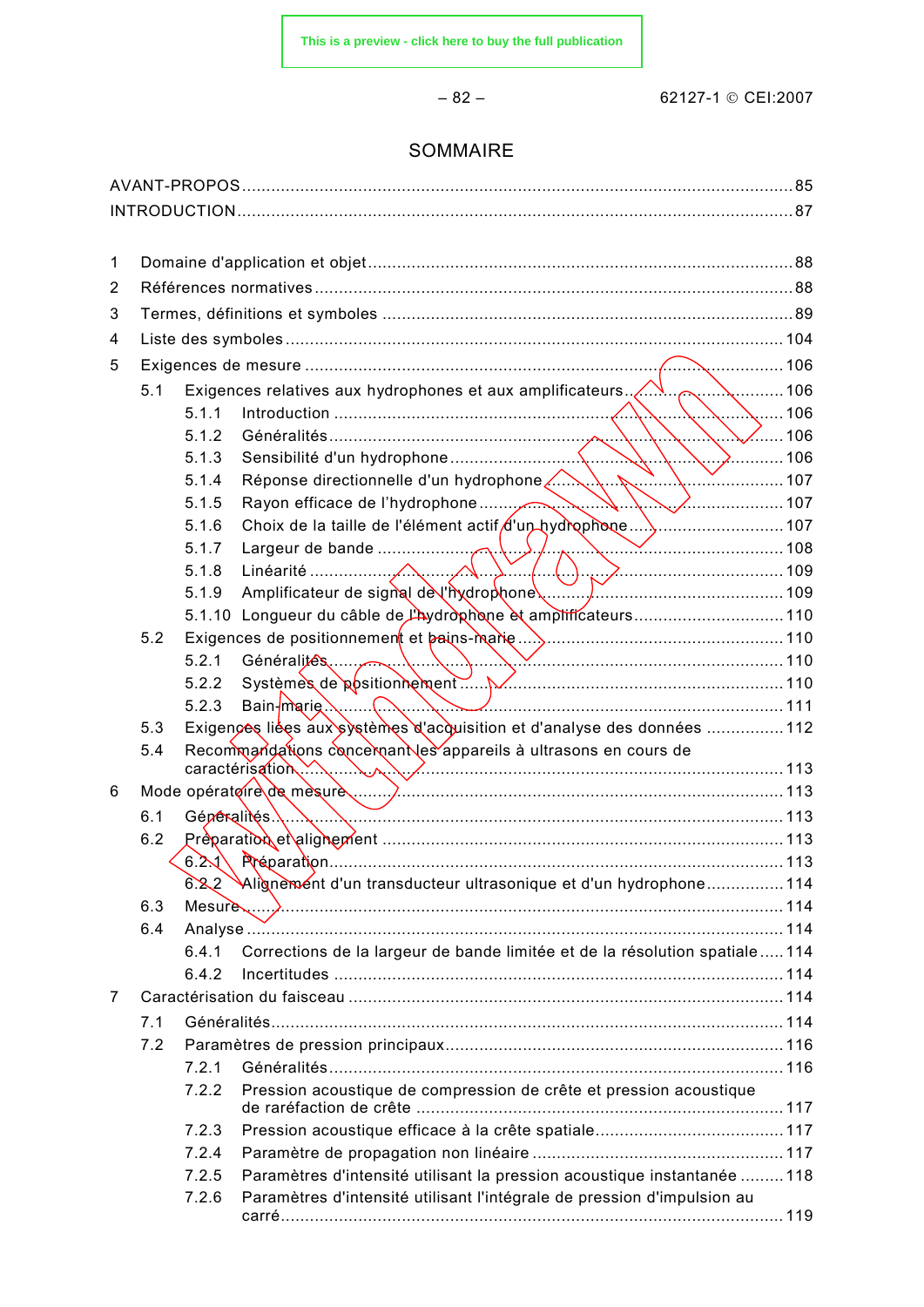$62127-1$  © CEI:2007 – 83 –

| 8                                                                                       |     |       |                                                                                                                                                                |                |  |  |
|-----------------------------------------------------------------------------------------|-----|-------|----------------------------------------------------------------------------------------------------------------------------------------------------------------|----------------|--|--|
|                                                                                         | 8.1 |       |                                                                                                                                                                |                |  |  |
|                                                                                         | 8.2 |       |                                                                                                                                                                |                |  |  |
|                                                                                         |     | 8.2.1 | Modes opératoires simplifiés et lignes directrices  121                                                                                                        |                |  |  |
|                                                                                         |     | 8.2.2 |                                                                                                                                                                |                |  |  |
|                                                                                         |     | 8.2.3 |                                                                                                                                                                |                |  |  |
|                                                                                         | 8.3 |       |                                                                                                                                                                |                |  |  |
|                                                                                         |     | 8.3.1 |                                                                                                                                                                |                |  |  |
|                                                                                         |     | 8.3.2 |                                                                                                                                                                |                |  |  |
|                                                                                         | 8.4 |       |                                                                                                                                                                |                |  |  |
|                                                                                         |     | 8.4.1 | Lithotripteurs et sources à ondes de pression utilisés à d'autres fins                                                                                         | $\ldots$ . 124 |  |  |
|                                                                                         |     | 8.4.2 |                                                                                                                                                                |                |  |  |
|                                                                                         | 8.5 |       | Champs provenant d'autres applications médicales. (2008). (2009). (2014). (2014).                                                                              |                |  |  |
| 9                                                                                       |     |       |                                                                                                                                                                |                |  |  |
|                                                                                         | 9.1 |       | $\sim$ 124                                                                                                                                                     |                |  |  |
|                                                                                         | 9.2 |       |                                                                                                                                                                |                |  |  |
|                                                                                         | 9.3 |       |                                                                                                                                                                |                |  |  |
|                                                                                         |     |       |                                                                                                                                                                |                |  |  |
|                                                                                         |     |       |                                                                                                                                                                |                |  |  |
| $\smile$                                                                                |     |       |                                                                                                                                                                |                |  |  |
|                                                                                         |     |       |                                                                                                                                                                |                |  |  |
|                                                                                         |     |       |                                                                                                                                                                |                |  |  |
|                                                                                         |     |       |                                                                                                                                                                |                |  |  |
|                                                                                         |     |       |                                                                                                                                                                |                |  |  |
|                                                                                         |     |       | Annexe F (informative) Parametres d'émission acoustique de champs ultrasoniques<br>médicaux multimodaux en l'absence de synchronisation exploration-cadre  146 |                |  |  |
|                                                                                         |     |       |                                                                                                                                                                |                |  |  |
|                                                                                         |     |       |                                                                                                                                                                |                |  |  |
|                                                                                         |     |       | Annexe I (informative) Evaluation de l'incertitude dans les grandeurs acoustiques                                                                              |                |  |  |
|                                                                                         |     |       |                                                                                                                                                                |                |  |  |
|                                                                                         |     |       | Annexe (informative) Systèmes de positionnement du transducteur et de                                                                                          |                |  |  |
|                                                                                         |     |       | $l'$ hydrophone $\ldots \setminus \ldots$                                                                                                                      |                |  |  |
|                                                                                         |     |       |                                                                                                                                                                |                |  |  |
|                                                                                         |     |       |                                                                                                                                                                |                |  |  |
|                                                                                         |     |       |                                                                                                                                                                |                |  |  |
|                                                                                         |     |       |                                                                                                                                                                |                |  |  |
|                                                                                         |     |       |                                                                                                                                                                |                |  |  |
|                                                                                         |     |       | Figure 1 – Schéma illustrant les différents plans et différentes lignes d'un champ                                                                             |                |  |  |
|                                                                                         |     |       | Figure 2 - Schéma illustrant la méthode de détermination de la durée d'impulsion 116                                                                           |                |  |  |
|                                                                                         |     |       | Figure D.1 - Organigramme du processus de déconvolution de l'hydrophone  139                                                                                   |                |  |  |
|                                                                                         |     |       |                                                                                                                                                                |                |  |  |
| Figure J.1 - Schéma illustrant les degrés de liberté du transducteur ultrasonique et de |     |       |                                                                                                                                                                |                |  |  |
|                                                                                         |     |       |                                                                                                                                                                |                |  |  |
|                                                                                         |     |       |                                                                                                                                                                |                |  |  |
|                                                                                         |     |       |                                                                                                                                                                |                |  |  |

| Tableau 1 – Paramètres acoustiques adaptés aux différents types d'appareils |  |
|-----------------------------------------------------------------------------|--|
|                                                                             |  |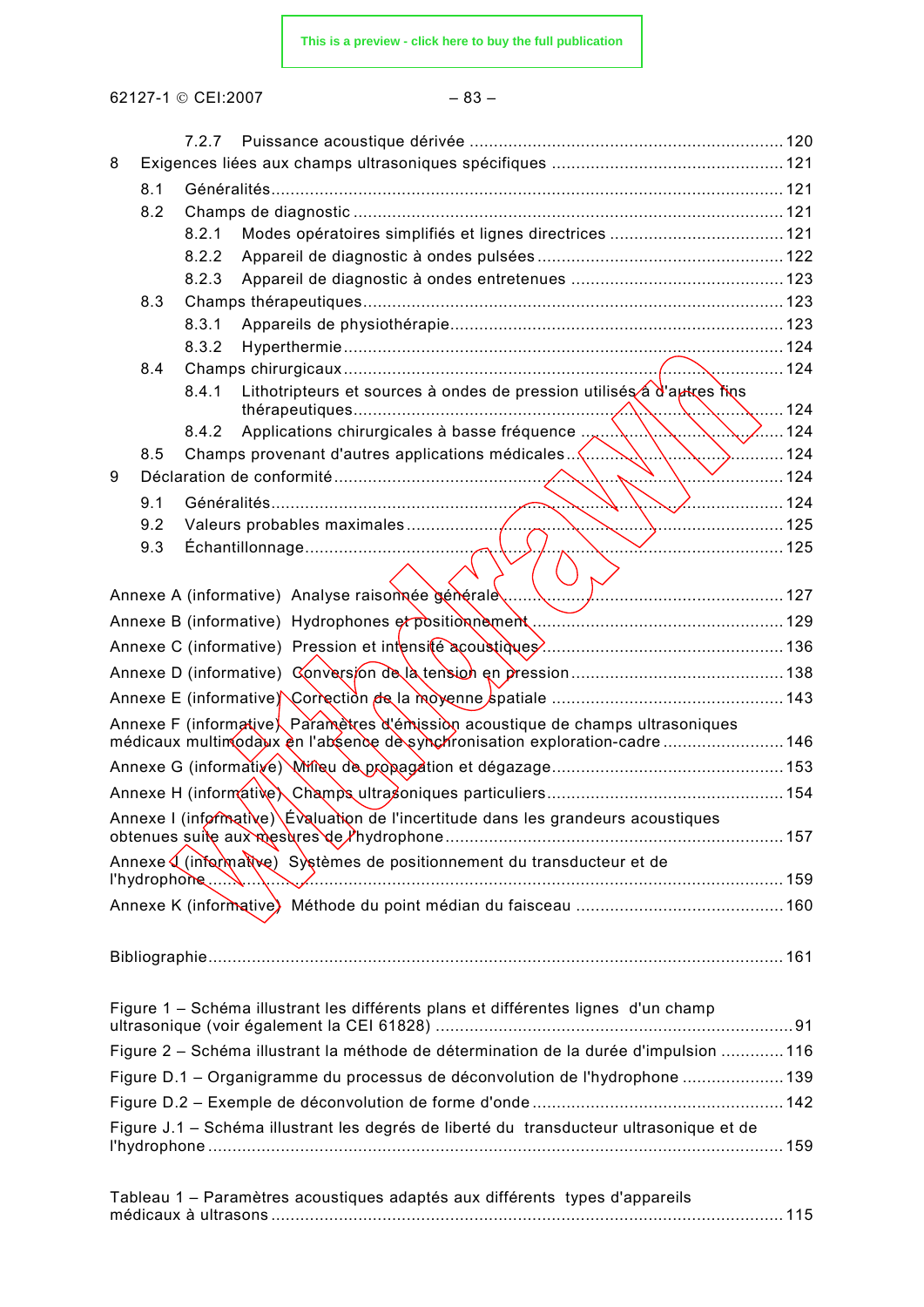### – 84 – 62127-1 © CEI:2007

| Tableau B.1 – Données de spécification typiques pour les hydrophones, dans ce cas       |  |
|-----------------------------------------------------------------------------------------|--|
| Tableau C.1 – Propriétés de l'eau distillée ou déionisée en fonction de la              |  |
| Tableau D.1 – Méthode de conversion d'un spectre à double bande en spectre à une        |  |
| Tableau D.2 – Méthode de conversion d'un spectre à une seule bande en spectre à         |  |
|                                                                                         |  |
| Tableau F.2 - Liste des paramètres qui doivent être utilisés ou supprimés.  148         |  |
| Tableau K.1 - Niveaux de largeur de bande en dB pour déterminer les points médians  160 |  |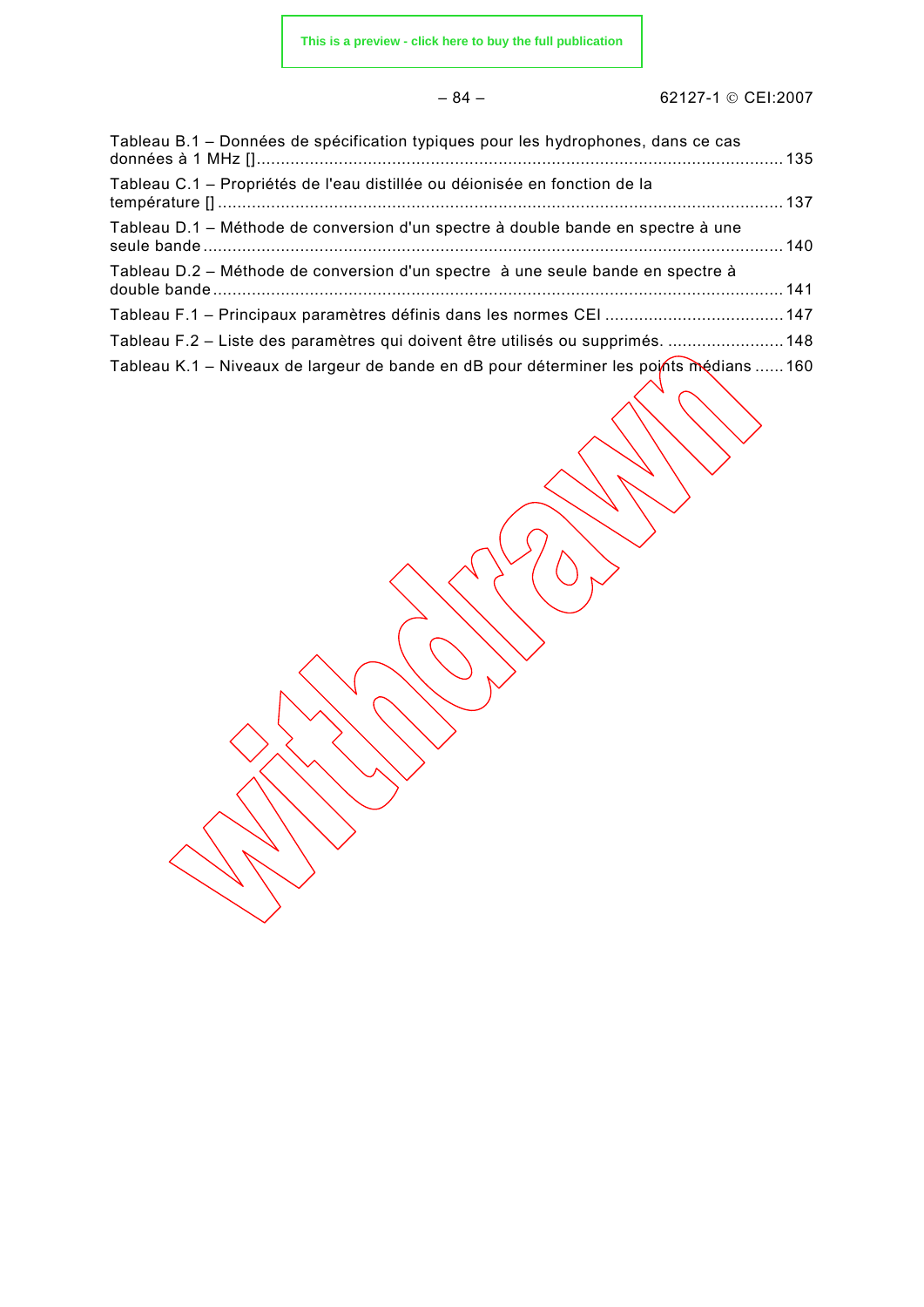$62127-1$  © CFI:2007 – 85

### COMMISSION ÉLECTROTECHNIQUE INTERNATIONALE \_\_\_\_\_\_\_\_\_\_\_\_

#### **ULTRASONS – HYDROPHONES –**

### **Partie 1: Mesurage et caractérisation des champs ultrasoniques médicaux jusqu'à 40 MHz**

#### AVANT-PROPOS

- 1) La Commission Electrotechnique Internationale (CEI) est une organisation mondiale de normalisation composée de l'ensemble des comités électrotechniques nationaux (Comités nationaux de la CEI). La CEI a pour objet de favoriser la coopération internationale pour toutes les questions de normalisation dans les domaines de l'électricité et de l'électronique. A cet effet, la CEI – entre autres activités – publie des Normes internationales, des Spécifications techniques, des Rapports techniques, des Spécifications accessibles au public (PAS) et des Guides (ci-après dénommés "Publication(s) de la CEI"). Leux élaboration est confiée à des comités d'études, aux travaux desquels tout Comité national intéressé par le sujet traité peut participer. Les organisations internationales, gouvernementales et non gouvernementales, en liaison avec la CEI, participent également aux travaux. La CEI collabore étroitement avec l'Organisation Internationale de Normalisation (ISO), selon des conditions fixées par accord entre les deux organisations.
- 2) Les décisions ou accords officiels de la CEI concernant les questions techniques représentent, dans la mesure du possible, un accord international sur les sujets étudiés, etant donné que les Comités nationaux de la CEI intéressés sont représentés dans chaque comité d'études.
- 3) Les Publications de la CEI se présentent sous la forme de recommandations internationales et sont agréées comme telles par les Comités nationaux de la CEI. Tous les efforts raisonnables sont entrepris afin que la CEI s'assure de l'exactitude du contenu technique de ses publications, la CEI/ne peut pas être tenue responsable de l'éventuelle mauvaise utilisation ou interprétation qui en est faite par un quelconque utilisateur final.
- 4) Dans le but d'encourager l'uniformité internationale, les Comités nationaux de la CEI s'engagent, dans toute la mesure possible, à appliquer de façon transparente les Publications de la CEI dans leurs publications nationales et régionales. Joutes divergences entre toutes Publications de la CEI et toutes publications nationales ou régionales correspondantes doivent être indiquées en termes clairs dans ces dernières.
- 5) La CEI elle-même ne fouxnit aucune attestation de conformité. Des organismes de certification indépendants fournissent des services d'évaluation de conformité et, dans certains secteurs, accèdent aux marques de conformité de la CEI. La CEI n'est responsable d'aucun des services effectués par les organismes de certification indépendants
- 6) Tous les utilisateurs doivent s'assurer qu'ils sont en possession de la dernière édition de cette publication.
- 7) Aucune responsabilité ne doit être impotée à la CEI, à ses administrateurs, employés, auxiliaires ou mandataires, y complis ses experts particuliers et les membres de ses comités d'études et des Comités nationaux de la CEI, pour tout préjudice causé en cas de dommages corporels et matériels, ou de tout autre dommage de quelque nature que ce soit, directe ou indirecte, ou pour supporter les coûts (y compris les frais de justice) et les dépenses découlant de la publication ou de l'utilisation de cette Publication de la CEI ou de toute autre Rublication de la CEI, ou au crédit qui lui est accordé.
- 8) L'attention est attirée sur les références normatives citées dans cette publication. L'utilisation de publications référencées est obligatoire pour une application correcte de la présente publication.
- 9) L'attention est attirée sur le fait que certains des éléments de la présente Publication de la CEI peuvent faire l'objet de droits de brevet. La CEI ne saurait être tenue pour responsable de ne pas avoir identifié de tels droits de brevets et de ne pas avoir signalé leur existence.

La Norme internationale CEI 62127-1 a été établie par le comité d'études 87 de la CEI: Ultrasons.

La CEI 62127-1, la CEI 62127-2 et la CEI 62127-3 ont été publiées conjointement. Ensemble, elles annulent et remplacent la CEI 60866:1987, la CEI 61101:1991, la CEI 61102:1991, la CEI 61220:1993 et la CEI 62092:2001.

La présente version bilingue (2012-06) correspond à la version anglaise monolingue publiée en 2007-08.

Le texte anglais de cette norme est issu des documents 87/352/CDV et 87/371/RVC.

Le rapport de vote 87/371/RVC donne toute information sur le vote ayant abouti à l'approbation de cette norme.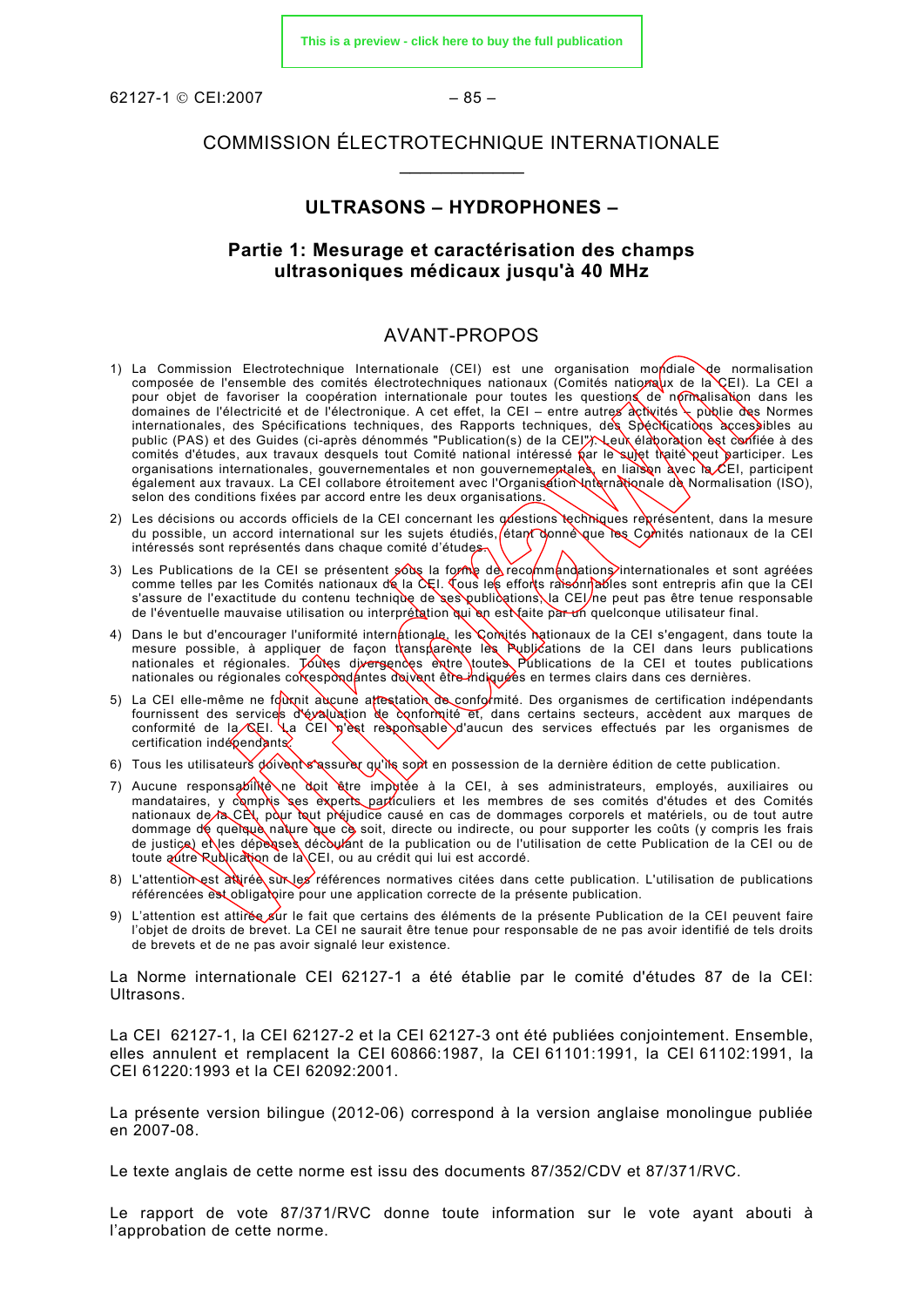$-86 - 62127 - 1 \odot \text{CE}$ 

La version française n'a pas été soumise au vote.

Cette publication a été rédigée selon les Directives ISO/CEI, Partie 2.

Une liste de toutes les parties de la série CEI 62127, publiées sous le titre général *Ultrasons – Hydrophones,* peut être consultée sur le site web de la CEI.

NOTE Les mots en **gras** dans le texte sont définis à l'Article 3.

Le comité a décidé que le contenu de cette publication ne sera pas modifié avant la date de stabilité indiquée sur le site web de la CEI sous "http://webstore.iec.ch" dans les données relatives à la publication recherchée. A cette date, la publication sera

- reconduite,
- supprimée,
- remplacée par une édition révisée, ou
- amendée.

Le contenu du corrigendum (août 2008, disponible en anglais seulement) a été inclus dans cette norme.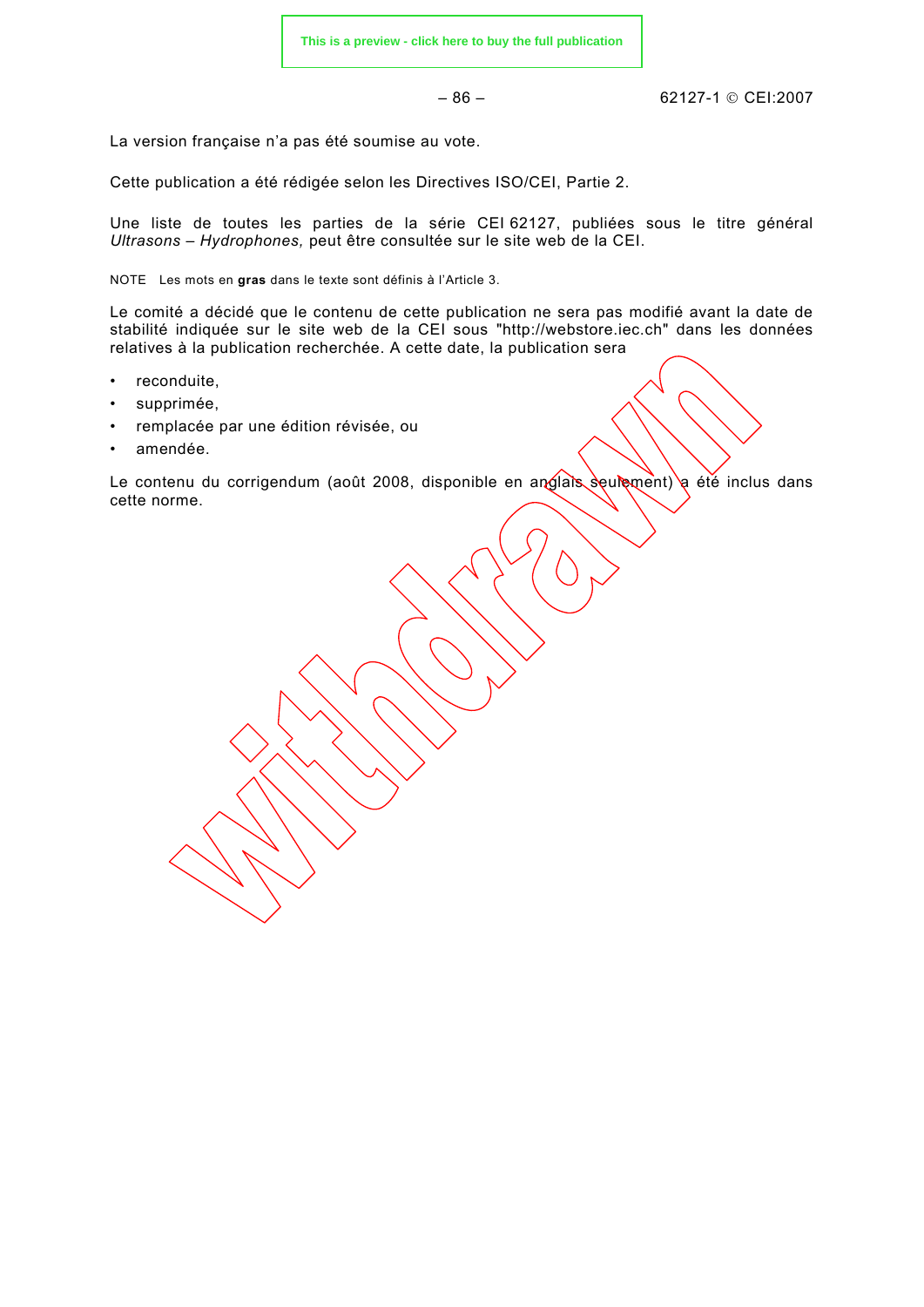$62127-1$  © CEI:2007 – 87 –

#### INTRODUCTION

La présente partie de la CEI 62127 a pour principal objet de définir différents paramètres acoustiques pouvant être utilisés pour préciser et caractériser les champs ultrasoniques se propageant dans les liquides et, en particulier, dans l'eau, à l'aide d'hydrophones. Les modes opératoires de mesure présentés peuvent être utilisés pour déterminer ces paramètres. Les normes de mesure liées à des unités spécifiques (CEI 61689, CEI 61157, CEI 61847 ou CEI 62359, par exemple) peuvent se rapporter à la présente norme pour des paramètres acoustiques appropriés.

La philosophie sur laquelle repose la présente norme porte sur la spécification du champ acoustique en termes de paramètres de pression acoustique, cette dernière étant la principale grandeur de mesure lorsque des hydrophones piézoélectriques sont utilisés pour caractériser le champ. Bien entendu, si d'autres appareils de mesure  $\hat{a}$ pparaissent à l'avenir, une nouvelle norme comportant des définitions et modes opératoires supplémentaires sera nécessaire. Des exemples de ce type d'appareil seraient les transistors, les thermocouples ou les hydrophones optiques.

Les paramètres d'intensité sont spécifiés dans la prégente horme. Cependant, ils sont considérés comme des grandeurs dérivées qui sont significatives uniquement dans le cadre de certaines hypothèses liées au champ ultrasonique mesuré.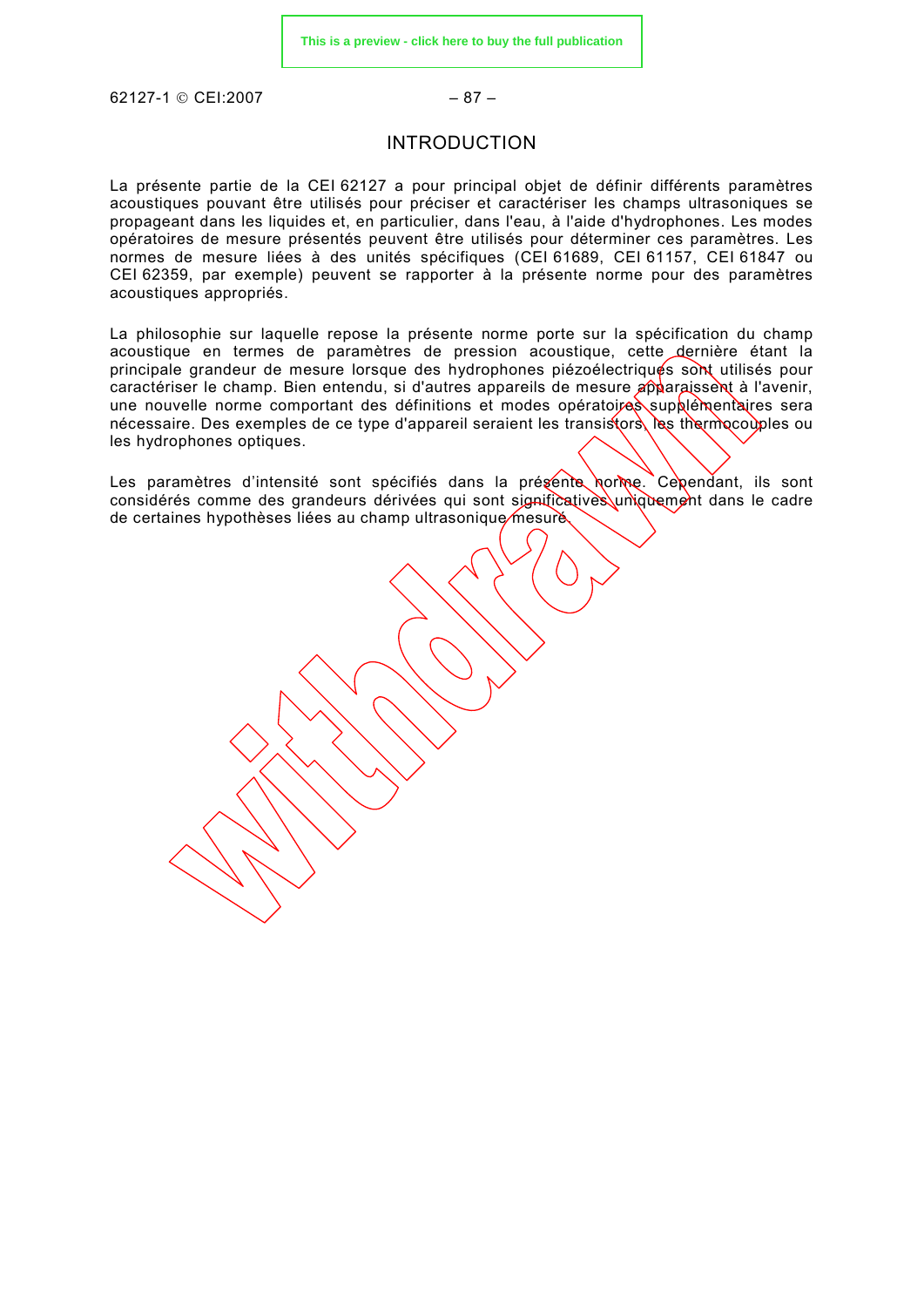$-88 - 62127-1 \circ \text{CF}12007$ 

#### **ULTRASONS – HYDROPHONES –**

#### **Partie 1: Mesurage et caractérisation des champs ultrasoniques médicaux jusqu'à 40 MHz**

#### **1 Domaine d'application et objet**

La présente partie de la CEI 62127 spécifie les méthodes d'utilisation des hydrophones étalonnés permettant de mesurer, dans des liquides, les champs acoustiques générés par des appareils médicaux à ultrasons fonctionnant dans la gamme de fréquences jusqu'à 40 MHz.

La présente norme a pour objectifs de:

- définir un groupe de paramètres acoustiques pouvant être  $m$ esurés sur une base physiquement sonore;
- définir un second groupe de paramètres pouvant être déduits, dans le cadre de certaines hypothèses, de ces mesures et appelés paramètres d'intènsité dérivés;
- $-$  définir un mode opératoire de mesure permettant  $\sqrt{dq}$  déterminer les paramètres de pression acoustique;
- définir les conditions dans lesquèlles les mesures des paramètres acoustiques peuvent être réalisées dans la gamme de fréquences jusqu'à 40 MHz à l'aide d'hydrophones étalonnés;
- définir les modes opératoires de correction, dans le cas de limitations provoquées par l'utilisation d'hydrophones à largeur de bande finie et de taille d'élément actif finie.

NOTE 1 Tout au long de la présente norme, le système international d'unités (SI) est utilisé. Dans la spécification de certains paramètres (les surfaces du faisceau ou les intensités, par exemple), il peut être utile d'utiliser des multiples ou sous-multiples décimaux. Par exemple, la surface du faisceau peut être exprimée en cm<sup>2</sup> et les intensités en W/cm<sup>2</sup> ou mW/cm2.

NOTE 2 L'hydrophone, tel qu'il est défini/ peut être de type piézoélectrique ou optique. Toutefois, l'introduction implique que les hydrophones optiques ne sont pas couverts.

#### **2 Références normatives**

Les documents de référence suivants sont indispensables à l'application du présent document. Pour les réfèrences datées, seule l'édition citée s'applique. Pour les références non datées, la dernière édition du document de référence s'applique (y compris les éventuels amendements).

CEI 60050-801:1994 *Vocabulaire électrotechnique international – Chapitre 801: Acoustique et électroacoustique*

CEI 60565, *Acoustique sous-marine – Hydrophones – Etalonnage dans la bande de fréquences de 0,01 Hz à 1 MHz*

CEI/TR 60854:1986, *Méthodes de mesure des caractéristiques des appareils à impulsions ultrasonores utilisés pour le diagnostic*

IEC 61689, *Ultrasonics – Physiotherapy systems – Performance requirements and methods of measurement in the frequency range 0,5 MHz to 5 MHz* (disponible en anglais seulement)

CEI 61828, *Ultrasons – Transducteurs focalisants – Définitions et méthodes de mesurage pour les champs transmis*